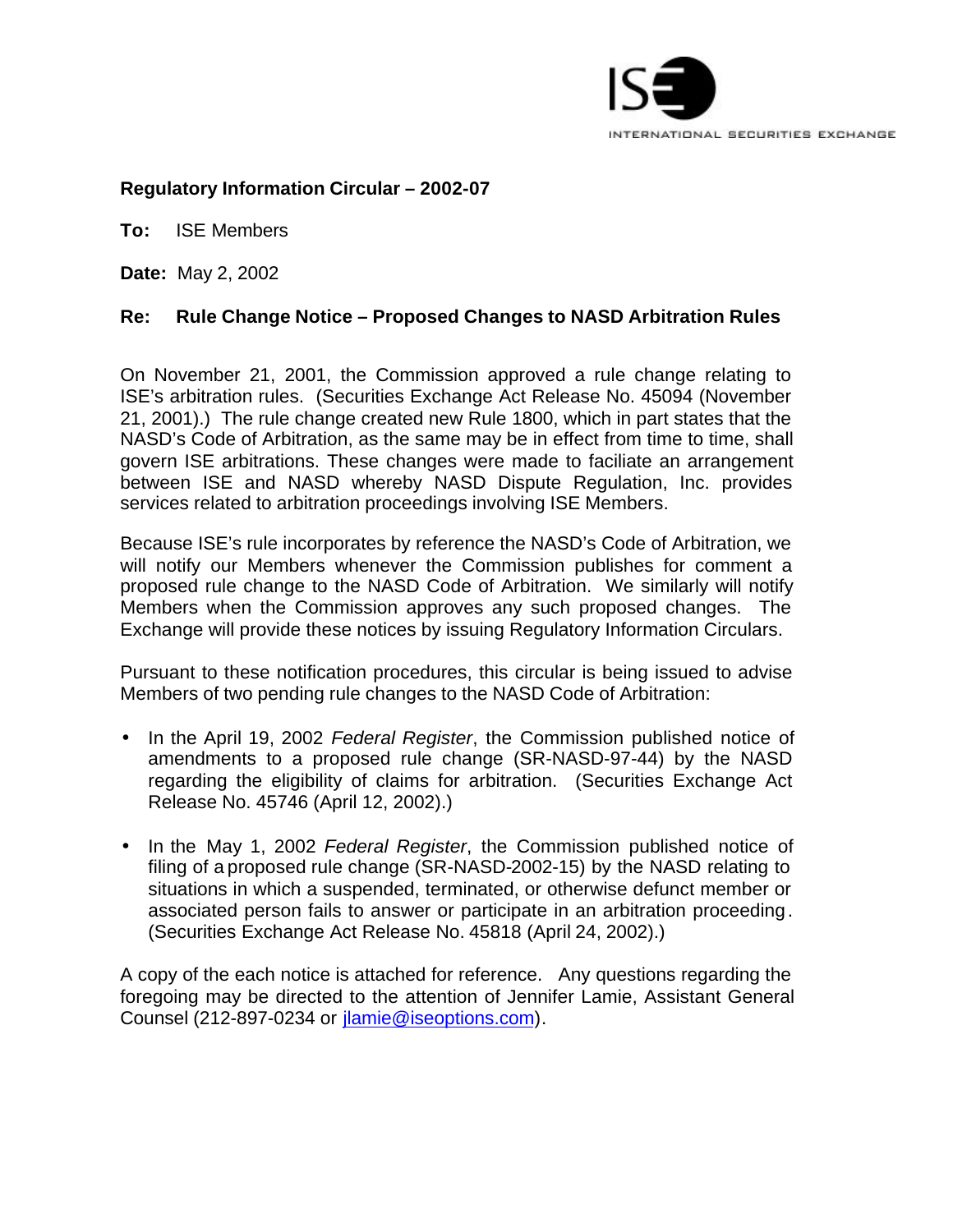# **SECURITIES AND EXCHANGE COMMISSION**

**[Release No. 34–45731; File No. SR–CBOE– 2001–62]**

## **Self-Regulatory Organizations; Order Approving Proposed Rule Change by the Chicago Board Options Exchange, Inc. Relating to Minimum Trading Increments for Spread, Straddle, and Combination Orders in Options on the S&P 500 Index**

April 11, 2002.

On December 13, 2001, the Chicago Board Options Exchange, Inc. (''CBOE or ''Exchange'') filed with the Securities and Exchange Commission (''Commission''), pursuant to Section 19(b)(1) of the Securities Exchange Act of 1934 ("Act"),<sup>1</sup> and Rule 19b–4 thereunder,<sup>2</sup> a proposed rule change to amend CBOE Rule 6.42, *Minimum Increments for Bids and Offers,* to require that bids and offers on spread, straddle, or combination orders in options on the S&P 500 Index (''SPX''), except for box spreads, be expressed in decimal increments no smaller than \$0.05. In addition, the proposed rule change adds new interpretation .05 to CBOE to define the term ''box spreads.'' The proposed rule change was published for comment in the **Federal Register** on March 5, 2002.3

The Commission finds that the proposed rule change in consistent with the requirements of the Act and the rules and regulations thereunder applicable to a national securities exchange 4 and, in particular, the requirements of Section 6 of the Act 5 and the rules and regulations thereunder. The Commission believes that the proposed rule change is consistent with Section 6(b)(5) of the Act,<sup>6</sup> which, among other things, requires that the Exchange's rules be designed to promote just and equitable principles of trade and facilitate transactions in securities. The commission believes that requiring bids and offers, in spread, straddle, and combination orders in SPX options to be expressed in decimal increments no smaller that \$0.05 should increase the ability of SPX options traders to execute these types of orders efficiently by reducing the number of steps necessary

to break the orders down into the required contract quantities and prices.

It is therefore ordered, pursuant to Section 19(b)(2) of the Act, $^7$  that the proposed rule change (SR–CBOE–2001– 62) is approved.

For the Commission, by the Division of Market Regulation, pursuant to delegated authority.8

#### **Margaret H. McFarland,**

*Deputy Secretary.* [FR Doc. 02–9630 Filed 4–18–02; 8:45 am] **BILLING CODE 8010–01–M**

# **SECURITIES AND EXCHANGE COMMISSION**

**[Release No. 34–45746; File No. SR–NASD– 97–44]**

## **Self-Regulatory Organizations; Notice of Filing of Amendment Nos. 5 and 7 to a Proposed Rule Change by the National Association of Securities Dealers, Inc. Regarding the Eligibility of Claims for Arbitration**

## April 12, 2002.

On June 24, 1997, the National Association of Securities Dealers, Inc. (''NASD''), through its wholly owned subsidiaries NASD Regulation, Inc. (''NASD Regulation'') and NASD Dispute Resolution, Inc. (''NASD Dispute Resolution"),<sup>1</sup> filed with the Securities and Exchange Commission (''Commission'') a proposed rule change pursuant to section 19(b)(1) of the Securities Exchange Act of 1934 (''Act''),2 and Rule 19b–4 thereunder 3 to amend NASD Rules 10304, 10307, and 10324 of the NASD's Code of Arbitration Procedure (''Code''). Notice of the proposed rule change and Amendment Nos. 1, 2, 3, and 4 thereto was published for comment in the **Federal Register** on January 6, 1998.4 The NASD filed Amendment Nos. 5, 6, and 7 to the proposal on March 20, 1998; September 30, 1999; and March 15, 2002, respectively.5 The

<sup>1</sup>The original rule filing and Amendment Nos. 1 to 6 were filed by the NASD through NASD Regulation, of which the Office of Dispute Resolution (''ODR'') was a part before July 9, 2000. On that date, ODR became a separate, wholly owned subsidiary of the NASD, known as NASD Dispute Resolution, Inc. The NASD filed Amendment No. 7 through NASD Dispute Resolution.

2 15 U.S.C. 78s(b)(1).

4*See* Securities Exchange Act Release No. 39487 (December 23, 1997), 63 FR 588.

5*See* letter to Katherine A. England, Division of Market Regulation (''Division''), Commission, from John M. Ramsey, Vice President and Deputy General Counsel, NASD Regulation, dated March

Commission is publishing this notice of Amendment Nos. 5 and 7 to solicit comments on proposed rule change, as amended, from interested persons. To date, the Commission has received ten comments on the proposal.6

## **I. Text of Proposed Rule Change**

The NASD has proposed amendments to the provisions of the Code that govern the eligibility of claims. The proposed rule change, as amended, is set forth below. The base text is taken from the proposed rule change that the Commission published for comment in 1998. Additional language proposed by the NASD in Amendment No. 5 is italicized; language deleted by Amendment No. 5 is in brackets.

# *10304. Time Limit on Eligibility of Claims for Arbitration; Procedures for Determining Eligibility Under This Rule*

This rule describes when a claim must be filed in order to be eligible for arbitration, how and when parties may challenge the eligibility of claims, and the Director's role in determining eligibility.

(a) Claims eligible for arbitration and the Director's role in determining the eligibility of claims.

(1) Any filed claim is eligible for arbitration unless the Director decides it is ineligible. The Director may decide a claim is ineligible only if:

(A) A party that is responding to a claim, the responding party, asks the Director to decide that the claim is ineligible; and

6*See* letter to Margaret McFarland, Deputy Secretary, Commission, from Seth E. Lipner, Deutsch & Lipner, dated December 11, 1997; letter to Commission from Donald G. McGrath, Falk & Siemer, dated December 29, 1997; letter to Jonathan G. Katz, Secretary, Commission, from Scot D. Bernstein, dated January 22, 1998; letter to Jonathan G. Katz, Secretary, Commission, from William J. Fitzpatrick, dated January 23, 1998; letter to Jonathan G. Katz, Secretary, Commission, from Paul Dubow, Chairman, Arbitration Subcommittee, Securities Industry Association (''SIA''), dated January 27, 1997; letter to Jonathan G. Katz, Secretary, Commission, from Morton Levy, dated January 27, 1998; letter from Philip M. Aidikoff, President, Public Investors Arbitration Bar Association, to Linda Feinberg, President, NASD Dispute Resolution, dated March 8, 2002; e-mail to Catherine McGuire and Robert Love, Division, Commission, from C. Thomas Mason, dated March 20, 2002; e-mail to Catherine McGuire, Division, Commission, from Jerry Stanley, dated March 20, 2002; e-mail to Catherine McGuire and Robert Love, Division, Commission, from Joel A. Goodman, *et al.,* dated March 22, 2002.

<sup>1</sup> 15 U.S.C. 78s(b)(1).

<sup>2</sup> 17 CFR 240.19b–4.

<sup>3</sup>Securities Exchange Act Release No. 45479 (February 26, 2002), 67 FR 10026.

<sup>4</sup> In approving this proposed rule change, the Commission notes that it has considered its impact on efficiency, competition, and capital formation. 15 U.S.C. 78c(f).

<sup>5</sup> 15 U.S.C. 78f.

<sup>6</sup> 15 U.S.C. 78f(b)(5).

<sup>7</sup> 15 U.S.C. 78s(b)(2).

<sup>8</sup> 17 CFR 200.30–3(a)(12).

<sup>3</sup> 17 CFR 240.19b–4.

<sup>18, 1998 (&#</sup>x27;'Amendment No. 5''); letter to Richard C. Strasser, Division, Commission dated September 27, 1999 (''Amendment No. 6''); letter to Florence Harmon, Division, Commission, from Laura Gansler, Counsel, NASD Dispute Resolution, dated March 15, 2002 (''Amendment No. 7''). As explained in Section III *infra,* the Commission is not seeking comment on Amendment No. 6 because it has been superceded by Amendment No. 7.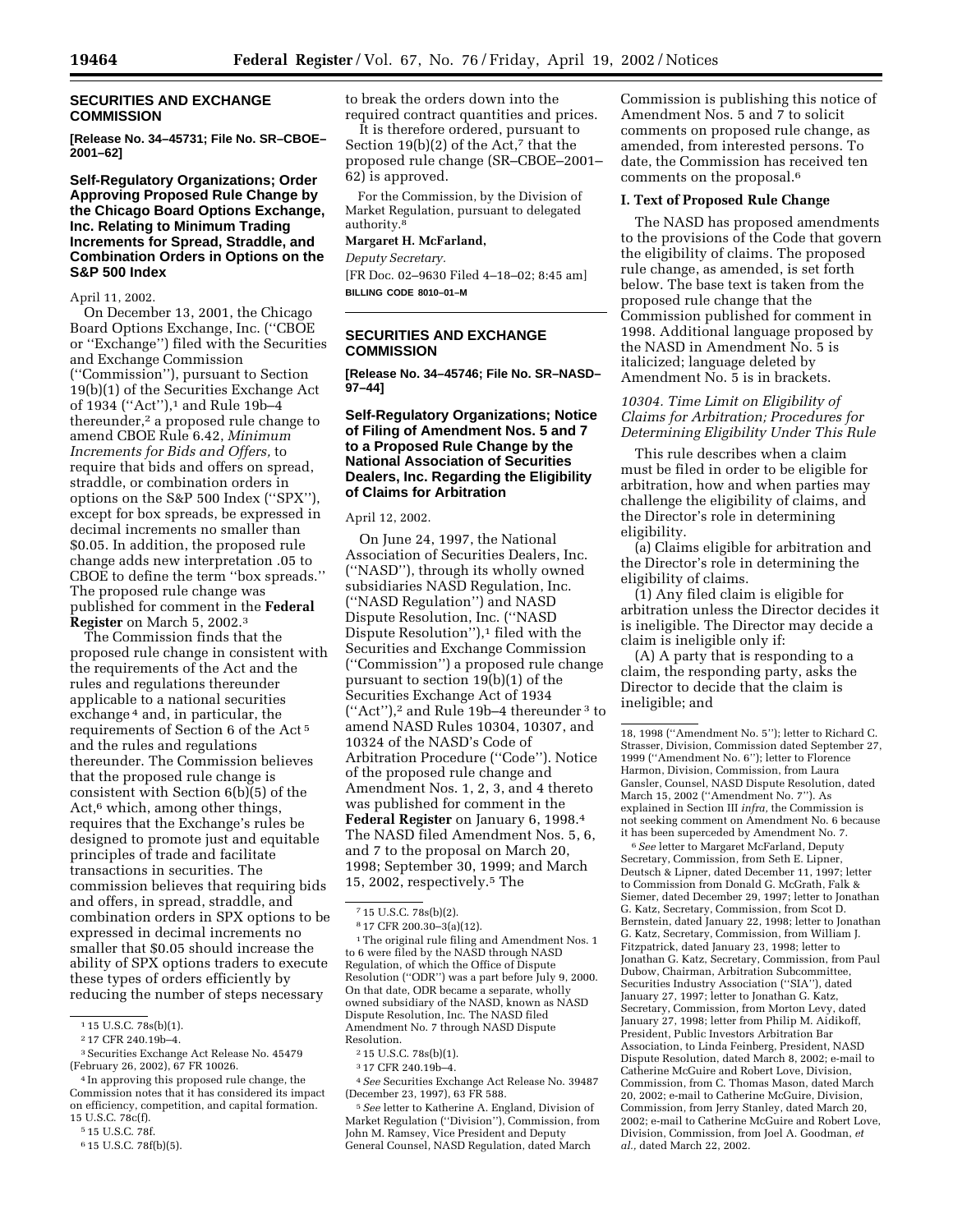(B) The Director determines that the claim is based on an occurrence or event that took place 6 years or more before the claim was filed.

(2) The 6 year eligibility period in paragraph (a)(1)(B) will be extended only for the length of time that a claim is pending in court. (The eligibility period will not be extended during any period in which a responding party fraudulently concealed facts from the claimant.)

(b) Procedures for challenging eligibility and new time periods for answering and delivering documents.

(1) If a responding party wants the Director to decide whether a claim is ineligible:

(A) A responding party must serve a written request on the Director and all the other parties to the arbitration; and

(B) A responding party must serve the written request no later than 30 days after the responding party was served the Statement of Claim. (Rule 10314(c) explains how to serve a document.)

(2) To oppose the written request, a party must serve a written response on the Director and all the parties. This written response must be served no later than 14 days after the party was served the written request.

(3) The Director will try to determine eligibility issues within 30 days of receiving the written request. The Director will serve the decision on all the parties.

(4) The Director's determination is final. No party to the arbitration may seek review of the determination in any forum, in an action to vacate the arbitration award, or in any other proceeding.

(5) If a claimant amends a Statement of Claim filed in arbitration, a responding party may challenge the eligibility of any new claim in the amended Statement of Claim.

(6) The parties do not have to file an answer or any other documents until 45 days after the Director serves the decision on eligibility.

(c) Challenges to eligibility when a claimant files a claim or claims in court.

(1) If a court orders a claim to arbitration at the request of the responding party, then the responding party may not challenge the claim's eligibility in arbitration.

(2) The responding party may challenge the eligibility of a claim in arbitration that a claimant initially filed in court when:

(A) The court orders the claim to arbitration and the responding party did not request the order, or

(B) The claimant moves the claim from court to arbitration without a court order.

(d) Determinations of eligibility and statutes of limitation.

(1) All statutes of limitation [or any other time limitations that may apply to a claim] are extended from the time a Statement of Claim is filed until 45 days after the Director serves a decision on eligibility or the Association no longer has jurisdiction over a claim, whichever is later. The parties agree that they will not assert a statute of limitations defense in court that is inconsistent with this subparagraph.

(2) The Director's determination that a claim is eligible or ineligible does not determine whether a claim was filed later than the time allowed by a statute of limitations. The parties may still assert to the arbitrators or the court that has jurisdiction over a claim any statute of limitations defense that applies to a claim.

(3) A claimant may pursue a claim in court even if a court or the Director determines the claim is ineligible for arbitration.

(e) Consolidation of eligible and ineligible claims. If the Director decides that one or more of the claims is not eligible for arbitration, a customer claimant may:

(1) Pursue all of the claims included in the Statement of Claim in court; or

(2) Pursue the eligible claims in arbitration and the ineligible claims in court.

(f) Definitions.

(1) ''Claim''—For purposes of this Rule, the term ''claim'' means any dispute or controversy described in a Statement of Claim *or answer,* including Counter-claims, Cross-claims, and Third-party claims, for which the claimant is seeking any form of relief, damages or other remedy.

(2) ''Occurrence or event''—For purposes of this Rule, the term 'occurrence or event'' means:

(A) The date of the transaction upon which the claim is based; or,

(B) If the claim does not arise from a transaction, the date of the occurrence of the act or omission upon which the claim is based.

\* \* \* \* \*

#### *10307. Reserved*

\* \* \* \* \*

*10324. Interpretation of Provisions of Code and Enforcement of Arbitrator Rulings*

The arbitrators may interpret and apply the provisions of this Code and take appropriate action to obtain compliance with any ruling that they make, except as provided in other provisions of this Code. The interpretations and actions of the

arbitrators to obtain compliance shall be final and binding upon the parties. \* \* \* \* \*

#### **III. Amendment Nos. 5, 6, and 7 7**

In Amendment No. 5, the NASD responded to comments on the proposal and made two minor revisions to the proposed rule text in response to points raised by one commenter. First, the NASD amended proposed NASD Rule  $10304(d)(1)$ , which is largely a recodification of current NASD Rule 10307(a), by deleting the words ''or any other time limitations that may apply to a claim.'' The NASD explained, however, that it intended for the term ''statute of limitations'' to be read broadly to include all time limitations that might apply to a claim under applicable law. Second, in proposed NASD Rule 10304(f)(1), the NASD revised the definition of ''claim'' by inserting the words ''or answer'' following ''Statement of Claim.''

In Amendment No. 6, the NASD stated that the effective date of the proposed rule change would be 120 days after the Commission had taken final action on the last of three related rule filings: SR–NASD–97–44 (the present proposal), SR–NASD–97–47,8 and SR–NASD–98–74.9 The NASD stated that, to avoid multiple amendments of customer account agreements as a result of these three

9*See* Securities Exchange Act Release No. 42160 (November 19, 1997), 64 FR 66681 (November 29, 1999). SR–NASD–98–74 would, in relevant part, amend NASD Rule 3110(f) governing the use of predispute arbitration agreements with customers to coincide with the proposed amendments to NASD Rule 10304. First, it would amend the language that NASD members are required to place in predispute arbitration contracts to acknowledge that, under the rules of the arbitration forum, parties may sue each other in court for certain claims. *See* proposed amendments to NASD Rule 3110(f)(1)(A) and (F). SR–NASD–98–74 also would prohibit NASD members from including in any predispute arbitration agreement any condition that ''limits the ability of a party to file any claim in court permitted to be filed in court under the rules of the forums in which a claim may be filed under the agreement.'' This provision would incorporate within parties' arbitration agreements the ability to litigate claims that the Director had determined to be ineligible for arbitration (along with otherwise eligible claims) under the bifurcation provision of proposed NASD Rule 10304(e). *See* proposed amendments to NASD Rule  $3110(f)(4)(iii)$ . Finally, SR–NASD–98–74 would incorporate within parties' agreements the proposed change in NASD Rule 10304(c) that would require members to arbitrate all claims included in a complaint that a member had asked a court to compel to arbitration, even if any of those claims were over six years old. *See* proposed amendment to NASD Rule 3110(f)(5).

<sup>7</sup>These amendments may be viewed on the website of NASD Dispute Resolution. *See* http:// www.nasdadr.com/rule\_filings\_index.asp#97–44.

<sup>8</sup>*See* Securities Exchange Act Release No. 39371 (November 26, 1997), 62 FR 64428 (December 5, 1997) (amendments to the Code relating to punitive damages).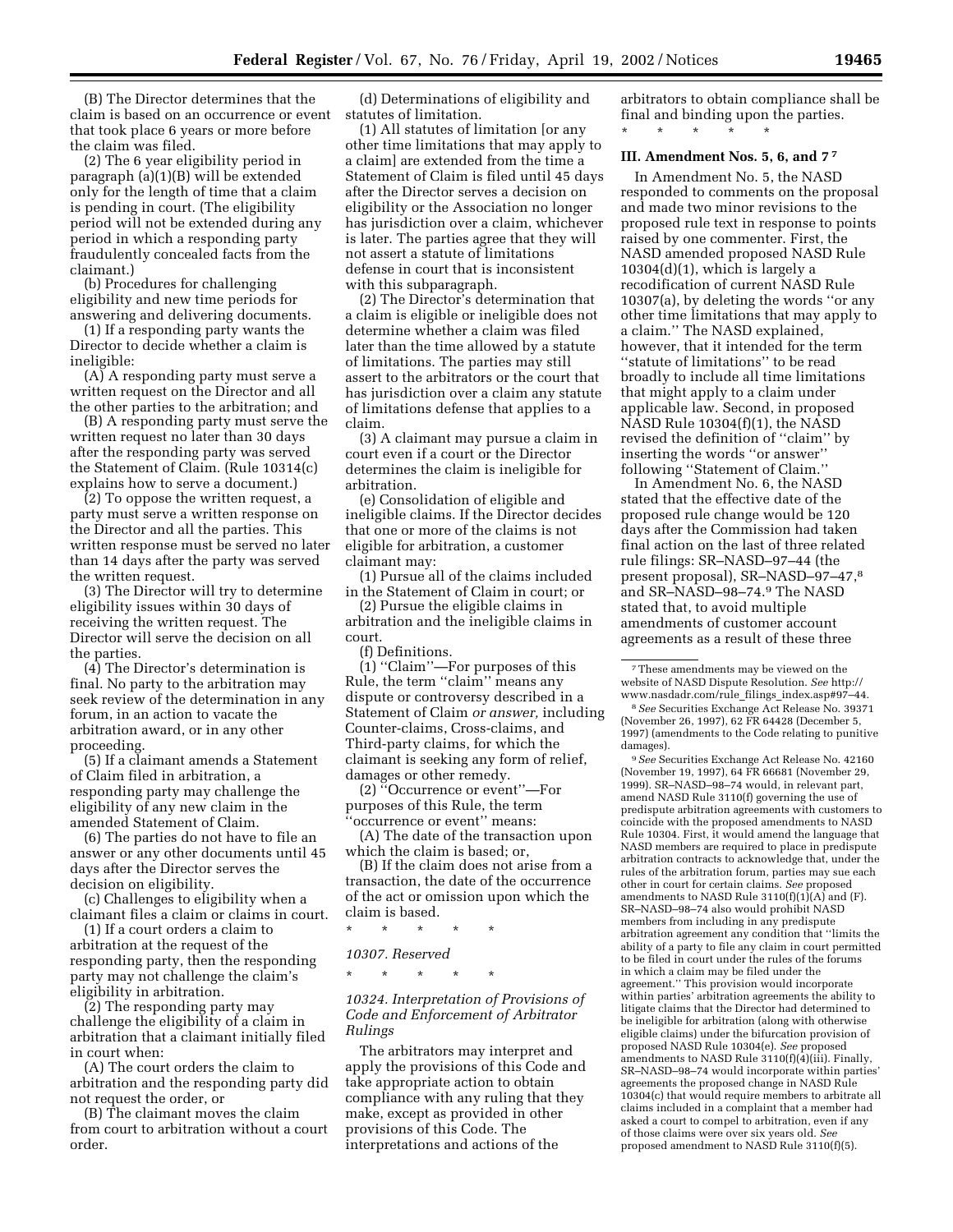proposed rule changes, all of them should take effect at the same time, and that the effective date of the rules should provide enough time for member firms to replace their customer agreements.

In Amendment No. 7, the NASD again revised the proposed effective date. The NASD has now stated that it would delink the effective date of this proposed rule change from the two others. The NASD also stated that it would announce the effective date of the proposed rule change in a Notice to Members following final action by the Commission, and that the effective date would be at least 30 days after publication of a Notice to Members.10 Because Amendment No. 7 supercedes Amendment No. 6, the Commission is not soliciting comment on the latter.

#### **VI. Solicitation of Comments**

Interested persons are invited to submit written data, views, and arguments concerning the proposed rule change, as amended, including whether the proposal is consistent with the Act. In particular, the Commission is soliciting comment on the issues highlighted below:

Existing NASD Rule 10304 does not provide guidance regarding who makes the determination of eligibility, when such determinations should be made, and under what procedures.11 This has resulted in protracted and expensive litigation proceedings. The proposed rule is based on the current rule, continuing with the basic premise that claims older than six years are not appropriate for arbitration. The proposed rule change states that it would address defects in the existing rule, in part, by narrowing the outright ban on older cases (because the ban would not be enforced unless a responding party raised the provision within the time established by the rule), and by appointing the Director to decide whether the Statement of Claim asserts that claims are within the six-year time limitation. Proposed NASD Rule 10304(b)(4) would provide that the Director's decision regarding the eligibility of a claim is final, and that no party to the arbitration may seek review of the determination in any forum, in an

action to vacate the arbitration award, or in any other proceeding. Decisions on eligibility that have been made by arbitrators have been subject to motions to vacate under the Federal Arbitration Act.12 Under the proposed rule change eligibility determinations would no longer be subject to such motions. Given this background:

1. Should the proposed rule explicitly provide for additional review of the Director's determination on eligibility, for example, to the NASD Dispute Resolution Board of Governors?

2. In the absence of review of particular eligibility determinations under the proposed rule, does NASD Dispute Resolution governance and oversight by the Commission provide sufficient assurance of the integrity of eligibility determinations?

Broker-dealers are compelled by existing NASD Rule 10301(a) to arbitrate certain customer claims upon demand. NASD member firms generally require customers, in their account opening documents, to agree that disputes must be arbitrated. Under proposed NASD Rule  $10304(d)(3)$ , "[a] claimant may pursue a claim in court even if a court or the Director determines the claim is ineligible for arbitration.'' Further, proposed NASD Rule 10304(e) would allow a claimant to consolidate eligible and ineligible claims in court, or to bifurcate the claims, pursuing some in arbitration or others in court. In a companion filing, the NASD has proposed to amend NASD Rule 3110(f) governing the use of predispute arbitration agreements with customers to implement the changes to NASD Rule 10304 proposed in the present filing.13 In light of the above:

3. Is it reasonable for the NASD to permit its members to restrict the availability of the NASD's arbitration forum for a claim based on an occurrence or event that took place six years or more before the claim was filed when the possible consequences include: (a) The bifurcation of a particular customer's claims into court and arbitration proceedings; (b) the resolution of all of a particular customer's claims in court proceedings rather than through arbitration; and (c) the clear rejection of the ''election of remedies'' doctrine, providing claimants with the ability to pursue a claim based on an occurrence or event that took place six years or more before the claim was filed in a court with jurisdiction over a claim?

4. Is it reasonable for claims based upon state or common law that are

based on an occurrence or event that took place six years or more before the claim was filed to be directed to courts with jurisdiction over the law that gave rise to the claim?

5. Would proposed NASD Rules 10304(d)(3) and 10304(e), taken together with the amended arbitration agreements required under the proposed changes to NASD Rule 3110(f), be sufficient to convince courts that the parties have agreed to allow certain claims to be pursued in court, even if the Director had found them ineligible for arbitration?

The proposed rule change carries forward the principle from existing NASD Rule 10304 that claims older than six years will generally be ineligible for arbitration. Under proposed NASD Rule 10304(a)(1)(B), the Director may find a claim ineligible if the claim were based on an ''event or occurrence that took place 6 years or more before the claim was filed.'' Under proposed NASD Rule 10304(f)(2), an ''occurrence or event'' would mean, ''if the claim does not arise from a transaction, the date of the occurrence of the act or omission upon which the claim is based.'' 14

6. Does this definition of ''occurrence or event'' require more specificity?

7. Is the language of the proposed rule change sufficiently clear to allow the Director to determine that a claim is eligible when the allegations that form the basis of the claim occurred within the six-year time limitation if they are related to a transaction that occurred more than six years ago?

Statutes of limitations for claims under the federal securities laws generally require that a plaintiff commence its action within one year after the discovery of the facts that constitute the violation and within three years after the occurrence of such violation.15 Proposed NASD Rule 10304(d)(1) would provide: ''All statutes of limitation are extended from the time a Statement of Claim is filed until 45 days after the Director serves a decision

 $^{15}\,$  See, e.g., section 9(e) of the Act, 15 U.S.C. 78i(e); section 18(c) of the Act, 15 U.S.C. 78r(c); section 13 of the Securities Act of 1933, 15 U.S.C. 77m; *Lampf, Pleva, Lipkind, Prupis & Petigrow* v. *Gilbertson,* 501 U.S. 350 (1991) (adopting Section 9(e) limitation period for claims implied under Section 10(b) of the Act, 15 U.S.C. 78j(b)). *But see, e.g.,* Section 16(b) of the Act, 15 U.S.C. 78p(b) (claims for disgorgement of unlawful profits must be brought within two years after the date such profit was realized); Section 20A(b)(4) of the Act, 15 U.S.C. 78t–1 (private action based on liability to contemporaneous traders for insider trading must be brought within five years after the date of the last transaction that is the subject of the violation).

 $\rm ^{10}NASD$  Dispute Resolution also stated that NASD Regulation would file a similar amendment with respect to SR–NASD–98–74.

<sup>11</sup>Currently, Rule 10324 provides, in part, that the arbitrators shall be empowered to interpret and determine the applicability of all provisions under the Code and that such interpretations are binding on the parties. The Commission believes that this rule is a clear indication that arbitrators should apply Rule 10304, and some courts have agreed with that conclusion. Other courts, however, disagree.

<sup>12</sup>*See* 9 U.S.C. 10.

<sup>13</sup>*See supra* note 9.

<sup>14</sup>Proposed NASD Rule 10304(a)(2) would state: ''The eligibility period will not be extended during any period in which a responding party fraudulently concealed facts from the claimant.''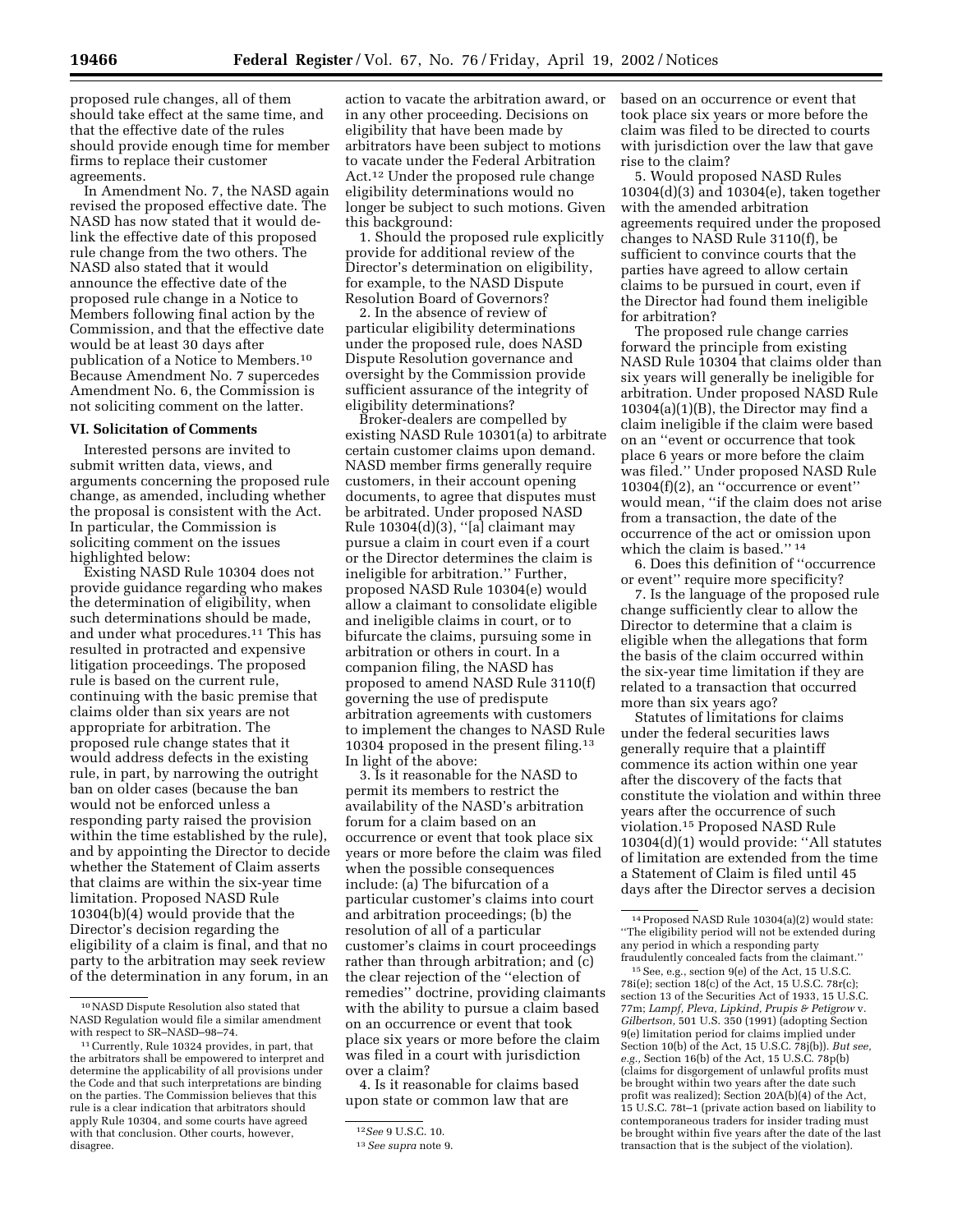on eligibility or the Association no longer has jurisdiction over a claim, whichever is later. The parties agree that they will not assert a statute of limitations defense in court that is inconsistent with this subparagraph.''16

8. Do proposed NASD Rule 10304(d)(1) and the proposed amendments to NASD Rule 3110(f) provide reasonable assurances to the parties regarding the possibility that a statute of limitations could expire during the period of time in which the Director is making an eligibility determination?

9. Should proposed NASD Rule 10304 be amended to provide that a claimant may request an expedited determination of eligibility where the claimant has concerns regarding the possible expiration of a statute of limitations?

\* \* \* \* \*

Persons making written submissions should file six copies thereof with the Secretary, Securities and Exchange Commission, 450 Fifth Street, NW, Washington, DC 20549–0609. Copies of the submission, all subsequent amendments, all written statements with respect to the proposed rule change that are filed with the Commission, and all written communications relating to the proposed rule change between the Commission and any person, other than those that may be withheld from the public in accordance with the provisions of 5 U.S.C. 552, will be available for inspection and copying in the Commission's Public Reference Room. Copies of such filing will also be available for inspection and copying at the principal office of the NASD. All 2 submissions should refer to File No. SR–NASD–97–44 and should be submitted by May 10, 2002.

For the Commission, by the Division of Market Regulation, pursuant to delegated authority.17

#### **Margaret H. McFarland,**

*Deputy Secretary.*

[FR Doc. 02–9586 Filed 4–18–02; 8:45 am] **BILLING CODE 8010–01–P**

## **SECURITIES AND EXCHANGE COMMISSION**

**[Release No. 34–45745; File No. SR–OCC– 2001–04]**

## **Self-Regulatory Organizations; the Options Clearing Corporation; Order Approving a Proposed Rule Change Relating to Forms of Margin Collateral**

#### April 12, 2002.

On March 9, 2001, The Options Clearing Corporation (''OCC'') filed with the Securities and Exchange Commission (''Commission'') and on August 24, 2001, amended proposed rule change SR–OCC–2001–04 pursuant to Section 19(b)(1) of the Securities Exchange Act of 1934 (''Act'').1 Notice of the proposal was published in the **Federal Register** on November 13, 2001.2 On April 8, 2002, OCC filed a second amendment.3 No comment letters were received. For the reasons discussed below, the Commission is approving the proposed rule change.

#### **I. Description**

The proposed rule change expands the types of debt securities that clearing members may deposit with OCC as margin collateral. In light of the declining supply of U.S. Treasury bills, notes, and bonds, the rule change allows OCC clearing members to deposit as margin debt securities issued by Congressionally chartered corporations (government sponsored enterprise or 'GSE'' debt securities).

To be acceptable as margin collateral, the GSE debt securities must be approved by OCC's membership/margin committee. OCC's membership/margin committee has approved certain noncallable debt securities issued by two GSEs, the Federal Home Loan Mortgage Corporation (Freddie Mac) and the Federal National Mortgage Association (Fannie Mae), as being eligible for margin deposit.4 Both companies are stockholder-owned, Congressionally chartered corporations with the public purpose of increasing the supply and availability of home mortgages.

In 1998, Freddie Mac initiated its Reference Debt Program (''RDP'') in order to finance the mortgages it retains.5 Through the RDP program,

4OCC will advise the Commission staff of additional GSE debt securities that the membership/margin committee approves for deposit as margin collateral.

5Freddie Mac's web site, *www.freddiemac.com,* provides a detailed description of the RDP program.

Freddie Mac sells large issues of long and short-term non-callable debt (*i.e.,* bills, notes, and bonds) to provide investors with high quality debt securities.<sup>6</sup> The debt securities generally are distributed through a group of participating dealers that also support secondary trading in the securities. To ensure broad based dealer participation, Freddie Mac limits the allocation to any one dealer to 35 percent of the offered amount. The debt securities are offered according to a predetermined schedule and issued in sufficient quantities to provide investors with liquid secondary markets. The RDP debt securities issued by Freddie Mac are the general obligations of the company and are not secured by the full faith and credit of the U.S. Government. Not all RDP debt has been rated. However, all such debt that has been rated has received S&P and Moody's top ratings. Domestic clearing and settlement may be done through organizations participating in one or more U.S. clearing systems, principally the book entry system operated by the Board of Governors of the Federal Reserve System. As a result, OCC will be readily able to perfect its security interest in these securities.

Also in 1998, Fannie Mae launched the Benchmark Debt Program (BDP), which is its debt financing initiative.<sup>7</sup> The BDP model is almost identical to the RDP model. Through the BDP, Fannie Mae sells large issues of noncallable long and short-term debt securities that are the general obligations of the company and are not secured by the full faith and credit of the U.S. Government.8 Other than the total value of securities issued in the programs, the most notable difference between the RDP and BDP is that all BDP securities have been rated and have received Moody's and S&P's top credit ratings.

These debt securities issued by Freddie Mac and Fannie Mae are liquid, marketable, and of high credit quality which makes them an appropriate form of margin collateral. These characteristics help ensure that OCC will be readily able to liquidate the securities and to realize their market value in order to cover any clearing member default. Securities haircuts,

<sup>16</sup>Current NASD Rule 10307(a) provides: ''Where permitted by applicable law, the time limitations which would otherwise run or accrue for the institution of legal proceedings shall be tolled where a duly executed Submission Agreement is filed by the Claimant(s). The tolling shall continue for such period as the Association shall retain jurisdiction upon the matter submitted.'' This provision would be replaced by proposed NASD Rule 10304(d)(1).

<sup>17</sup> 17 CFR 200.30–3(a)(12).

<sup>1</sup> 15 U.S.C. 78s(b)(1).

<sup>2</sup>Securities Exchange Act Release No. 45021 (November 5, 2001), 65 FR 56876.

<sup>3</sup>The amendment was technical in nature and did not affect the substance of the proposal as published for notice.

<sup>6</sup>At the end of 2000, the total outstanding notional value of non-callable RDP bonds and notes approached \$100 billion while the outstanding notional value of the non-callable RDP bills approached \$600 billion.

<sup>7</sup>Fannie Mae's web site, *www.fanniemae.com,* provides a detailed description of its BDP program.

<sup>8</sup>At the end of 2000, the total outstanding notional value of non-callable BDP bonds and notes approached \$180 billion. The outstanding notional value of BDP bills approached \$350 billion in notional value at the end of 2000.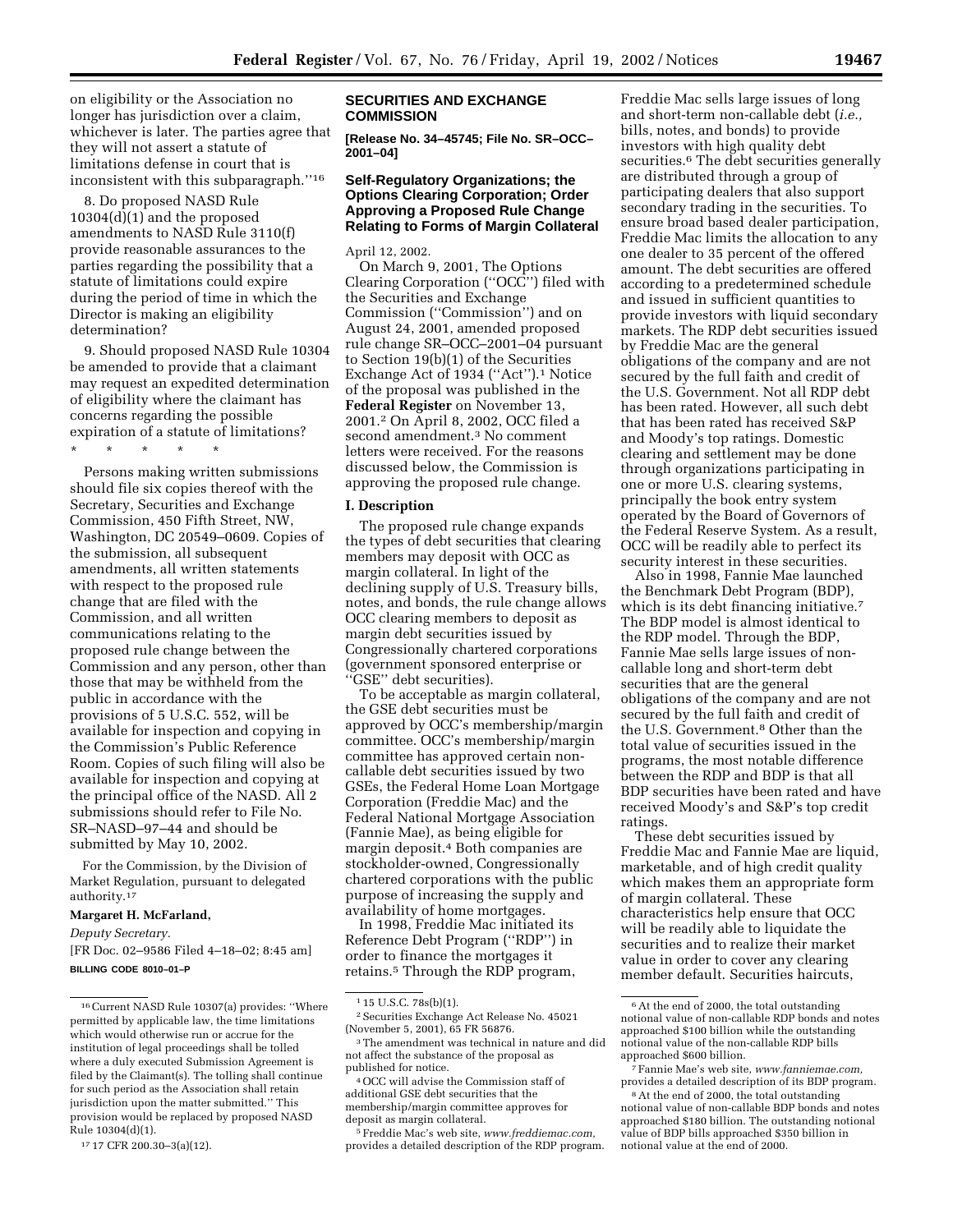Exchange has prepared summaries, set forth in Sections A, B, and C below, of the most significant aspects of such statements.

*A. Self-Regulatory Organization's Statement of the Purpose of, and Statutory Basis for, the Proposed Rule Change*

#### 1. Purpose

ISE Rule 720 gives the Exchange authority to bust or adjust trades that result from an obvious error. The rule contains objective standards regarding the definition of an ''obvious error,'' the circumstances under which a trade should be adjusted or busted, and the price to which a trade should be adjusted if adjustment is appropriate. The Rule currently defines an obvious error based upon the market conditions and the difference between the execution price and the ''theoretical price'' of the options series. To be an obvious error, the difference in execution and theoretical price must be the greater of \$0.50 or two times the allowable spread in regular market conditions (three times the allowable spread in ''fast market'' conditions).

The current rule does not directly consider the price at which the particular options series is trading in determining whether there has been an obvious error (although the allowable spread does increase as an option's price increases). The ISE represents that in administering the Rule, it has found that (1) the price of an option is a significant factor in determining when there is an obvious error; and (2) a pricing error in an options series trading at less than \$3.00 can often be significant even if it does not meet the current \$0.50 minimum requirement. The Exchange thus proposes that the standard for determining the existence of an obvious error for options series trading at less than \$3.00 be whether the difference between the execution price and the theoretical price is at least \$0.25.

# 2. Statutory Basis

The Exchange believes that the proposed rule change is consistent with Section 6(b) of the Act<sup>3</sup> in general, and furthers the objectives of Section  $6(b)(5)^4$  in particular, in that it is designed to prevent fraudulent and manipulative acts and practices, to promote just and equitable principles of trade, to remove impediments to and perfect the mechanism for a free and open market and a national market

system, and, in general, to protect investors and the public interest.

*B. Self-Regulatory Organization's Statement on Burden on Competition*

The Exchange does not believe that the proposed rule change will impose any burden on competition that is not necessary or appropriate in furtherance of the purposes of the Act.

*C. Self-Regulatory Organization's Statement on Comments on the Proposed Rule Change Received From Members, Participants, or Others*

The Exchange did not solicit or receive written comments on the proposed rule change.

#### **III. Date of Effectiveness of the Proposed Rule Change and Timing for Commission Action**

Within 35 days of the date of publication of this notice in the **Federal Register** or within such longer period (i) as the Commission may designate up to 90 days of such date if it finds such longer period to be appropriate and publishes its reasons for so finding or (ii) as to which the Exchange consents, the Commission will:

(A) by order approve such proposed rule change, or

(B) institute proceedings to determine whether the proposed rule change should be disapproved.

## **IV. Solicitation of Comments**

Interested persons are invited to submit written data, views, and arguments concerning the foregoing, including whether the proposed rule change is consistent with the Act. Persons making written submissions should file six copies thereof with the Secretary, Securities and Exchange Commission, 450 Fifth Street, NW, Washington, DC 20549–0609. Copies of the submission, all subsequent amendments, all written statements with respect to the proposed rule change that are filed with the Commission, and all written communications relating to the proposed rule change between the Commission and any person, other than those that may be withheld from the public in accordance with the provisions of 5 U.S.C. 552, will be available for inspection and copying at the Commission's Public Reference Room. Copies of such filing will also be available for inspection and copying at the principal office of the Exchange. All submissions should refer to File No. SR–ISE–2001–34 and should be submitted by May 22, 2002.

For the Commission, by the Division of Market Regulation, pursuant to delegated authority.5

#### **Margaret H. McFarland,**

*Deputy Secretary.* [FR Doc. 02–10713 Filed 4–30–02; 8:45 am] **BILLING CODE 8010–01–P**

#### **SECURITIES AND EXCHANGE COMMISSION**

**[Release No. 34–45818; File No. SR–NASD– 2002–15]**

**Self-Regulatory Organizations; Notice of Filing of Proposed Rule Change by the National Association of Securities Dealers, Inc. Relating to Situations in Which a Suspended, Terminated, or Otherwise Defunct Member or Associated Person Fails To Answer or Participate in an Arbitration Proceeding**

#### April 24, 2002.

Pursuant to Section 19(b)(1) of the Securities Exchange Act of 1934  $("Act")^1$  and Rule 19b-4 thereunder,<sup>2</sup> notice is hereby given that on February 1, 2002, the National Association of Securities Dealers, Inc. (''NASD'' or ''Association''), through its wholly owned subsidiary, NASD Dispute Resolution, Inc. (''NASD Dispute Resolution''), filed with the Securities and Exchange Commission (''Commission'') the proposed rule change as described in Items I, II, and III below, which Items have been prepared by NASD Dispute Resolution. The Commission is publishing this notice to solicit comments on the proposed rule change from interested persons.

## **I. Self-Regulatory Organization's Statement of the Terms of Substance of the Proposed Rule Change**

NASD Dispute Resolution is proposing to amend Rule 10314 of the NASD Code of Arbitration Procedure (''Code'') to provide default procedures for situations in which a suspended, terminated, or otherwise defunct member or associated person fails to answer or participate in an arbitration proceeding, and the claimant nevertheless elects to pursue arbitration. Below is the text of the proposed rule change. Proposed new language is in italics.

\* \* \* \* \*

<sup>3</sup> 15 U.S.C. 78f(b).

<sup>4</sup> 15 U.S.C. 78f(b)(5).

<sup>5</sup> 17 CFR 200.30–3(a)(12).

<sup>1</sup> 15 U.S.C. 78s(b)(1).

<sup>2</sup> 17 CFR 240.19b–4.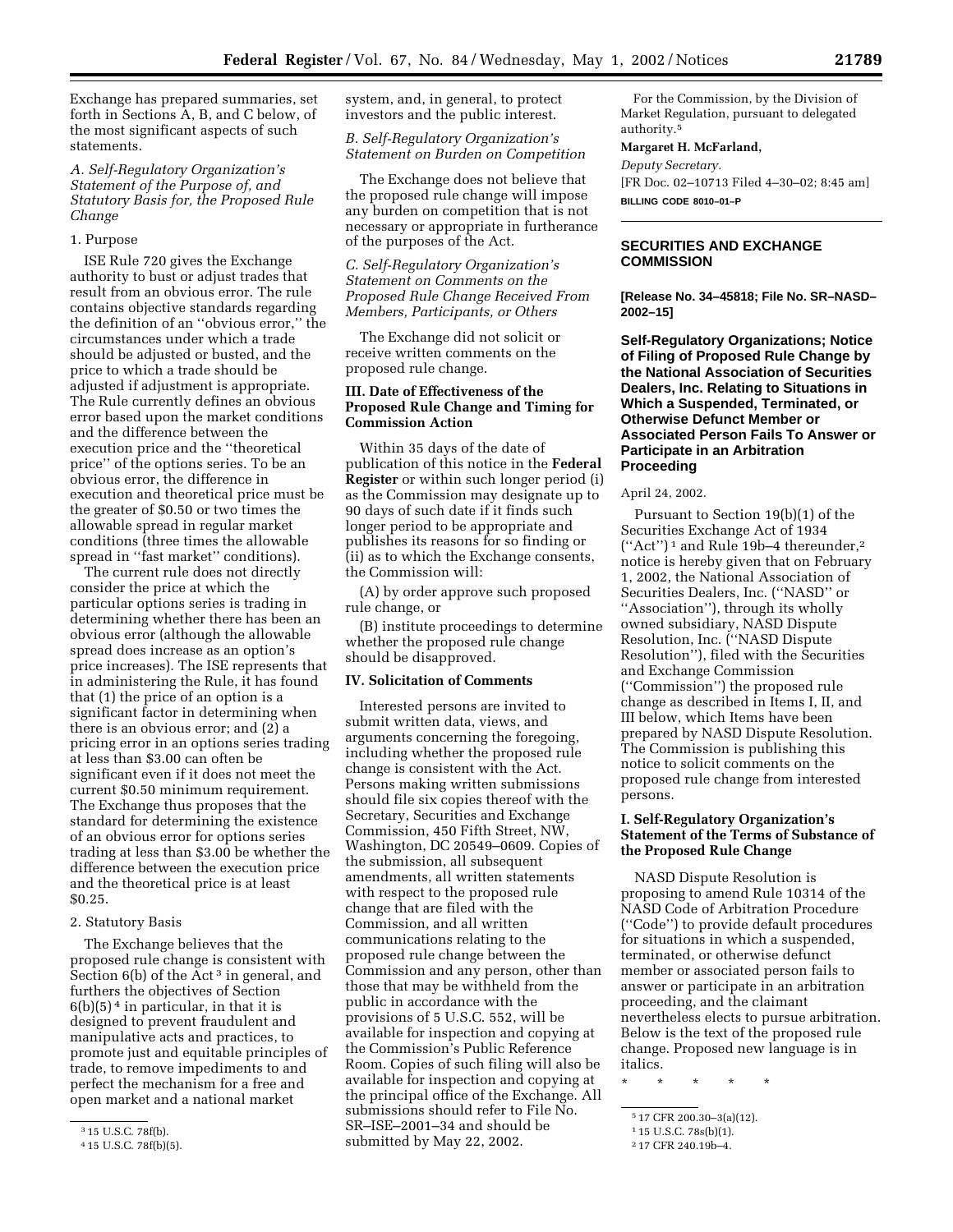# **Code of Arbitration Procedure**

## 10314. Initiation of Proceedings

Except as otherwise provided herein, an arbitration proceeding under this Code shall be instituted as follows:

(a) Statement of Claim

Unchanged.

(b) Answer—Defenses, Counterclaims, and/or Cross-Claims

(1) Unchanged.

(2) (A)–(B) Unchanged.

(C) A Respondent, Responding Claimant, Cross-Claimant, Cross-Respondent, or Third-Party Respondent who fails to file an Answer within 45 calendar days from receipt of service of a Claim, unless the time to answer has been extended pursuant to subparagraph (5), below, may, in the discretion of the arbitrators, be barred from presenting any matter, arguments, or defenses at the hearing. *Such a party may also be subject to default procedures as provided in paragraph (e)*

*below.*

(3)–(4) Unchanged. (5) Unchanged.

(c)–(d)

Unchanged.

(e) Default Procedures

*(1) A Respondent, Cross-Respondent, or Third-Party Respondent that fails to file an Answer within 45 calendar days from receipt of service of a Claim, unless the time to answer has been extended pursuant to paragraph (b)(5), may be subject to default procedures, as provided in this paragraph, if it is:*

*(A) a member whose membership has been terminated, suspended, canceled, or revoked;*

*(B) a member that has been expelled from the NASD;*

*(C) a member that is otherwise defunct; or*

*(D) an associated person whose registration is terminated, revoked, or suspended.*

*(2) If all Claimants elect to use these default procedures, the Claimant(s) shall notify the Director in writing and shall send a copy of such notification to all other parties at the same time and in the same manner as the notification was sent to the Director.*

*(3) If the case meets the requirements for proceeding under default procedures, the Director shall notify all parties.*

*(4) The Director shall appoint a single arbitrator pursuant to Rule 10308 to consider the Statement of Claim and other documents presented by the Claimant(s). The arbitrator may request additional information from the Claimant(s) before rendering an award. No hearing shall be held, and the default award shall have no effect on any non-defaulting party.*

*(5) The Claimant(s) may not amend the claim to increase the relief requested after the Director has notified the parties that the claim will proceed under default procedures.*

*(6) An arbitrator may not make an award based solely on the nonappearance of a party. The party who appears must present a sufficient basis to support the making of an award in that party's favor. The arbitrator may not award damages in an amount greater than the damages requested in the Statement of Claim, and may not award any other relief that was not requested in the Statement of Claim.*

*(7) If the Respondent files an Answer after the Director has notified the parties that the claim will proceed under default procedures but before an award has been rendered, the proceedings under this paragraph shall be terminated and the case will proceed under the regular procedures.* \* \* \* \* \*

# **II. Self-Regulatory Organization's Statement of the Purpose of, and Statutory Basis for, the Proposed Rule Change**

In its filing with the Commission, NASD Dispute Resolution included statements concerning the purpose of and basis for the proposed rule change and discussed any comments it received on the proposed rule change. The text of these statements may be examined at the places specified in Item IV below. NASD Dispute Resolution has prepared summaries, set forth in Sections A, B, and C below, of the most significant aspects of such statements.

*A. Self-Regulatory Organization's Statement of the Purpose of, and Statutory Basis for, the Proposed Rule Change*

## 1. Purpose

NASD Dispute Resolution proposes to amend Rule 10314 of the Code to provide default procedures for situations in which a suspended, terminated, or otherwise defunct member or associated person (collectively referred to in this rule filing as ''defunct'') fails to answer or participate in an arbitration proceeding, and the claimant nevertheless elects to pursue arbitration. The procedures are designed to make it easier for claimants to obtain an award against a defunct party, which award can then be enforced in court.

The United States General Accounting Office (''GAO'') issued a report in June 2000 expressing concern over the number of unpaid arbitration awards issued in connection with arbitration

proceedings in the securities industry arbitration forums, and making several recommendations for improvements.3 The GAO Report observed that most of the unpaid awards resulted from broker/ dealers that were no longer in business.4 In a letter to the GAO on May 25, 2000, the NASD committed to undertake several initiatives to address the issue of unpaid awards.5 The NASD Dispute Resolution believes that the proposed rule change will complete its implementation of all initiatives.

The GAO initiatives are listed below with a description as to the actions already taken. The last item is the proposed rule change.

*Require member firms and associated persons to notify NASD Dispute Resolution when they have satisfied an award.*

NASD Dispute Resolution issued Notice to Members 00–55, effective September 18, 2000, which requires members to certify that they have paid or otherwise complied with an award against them or their associated persons within 30 days after service of the award. Beginning September 18, 2000, NASD Dispute Resolution has been sending two new letters when awards are served. One letter is sent only to members and associated persons against whom an award has been rendered. It requires members to inform NASD Dispute Resolution whether they or their associated persons have paid awards against them. Associated persons who have changed members since the complaint was filed are required to notify NASD Dispute Resolution directly.6 NASD Dispute Resolution begins the suspension process if the 30-day period has passed and there has been no notice that the member or associated person has paid the award.

*Request in the award service letter that claimants notify NASD Dispute Resolution if the award has not been paid within an established number of days of service.*

Notice to Members 00–55 also invites claimants to inform NASD Dispute

 $^{\rm 3}$  The report is entitled, ''Securities Arbitration: Actions Needed to Address Problem of Unpaid Awards,'' Report No. GAO/GGD–00–115 (June 15, 2000) (''GAO Report''). The report is available online at *www.gao.gov.*

<sup>4</sup>*See* the GAO Report at page 8.

<sup>5</sup>The letter is reprinted in the GAO Report at page 66.

<sup>6</sup>The respondent may also provide a justification for non-payment: for example, that the parties have agreed to installment payments; that the award has been modified or vacated by a court; that a motion to vacate or modify the award has been timely filed with a court of competent jurisdiction and such motion has not been denied by that court; that there is a pending bankruptcy petition; or that the award has been discharged in bankruptcy.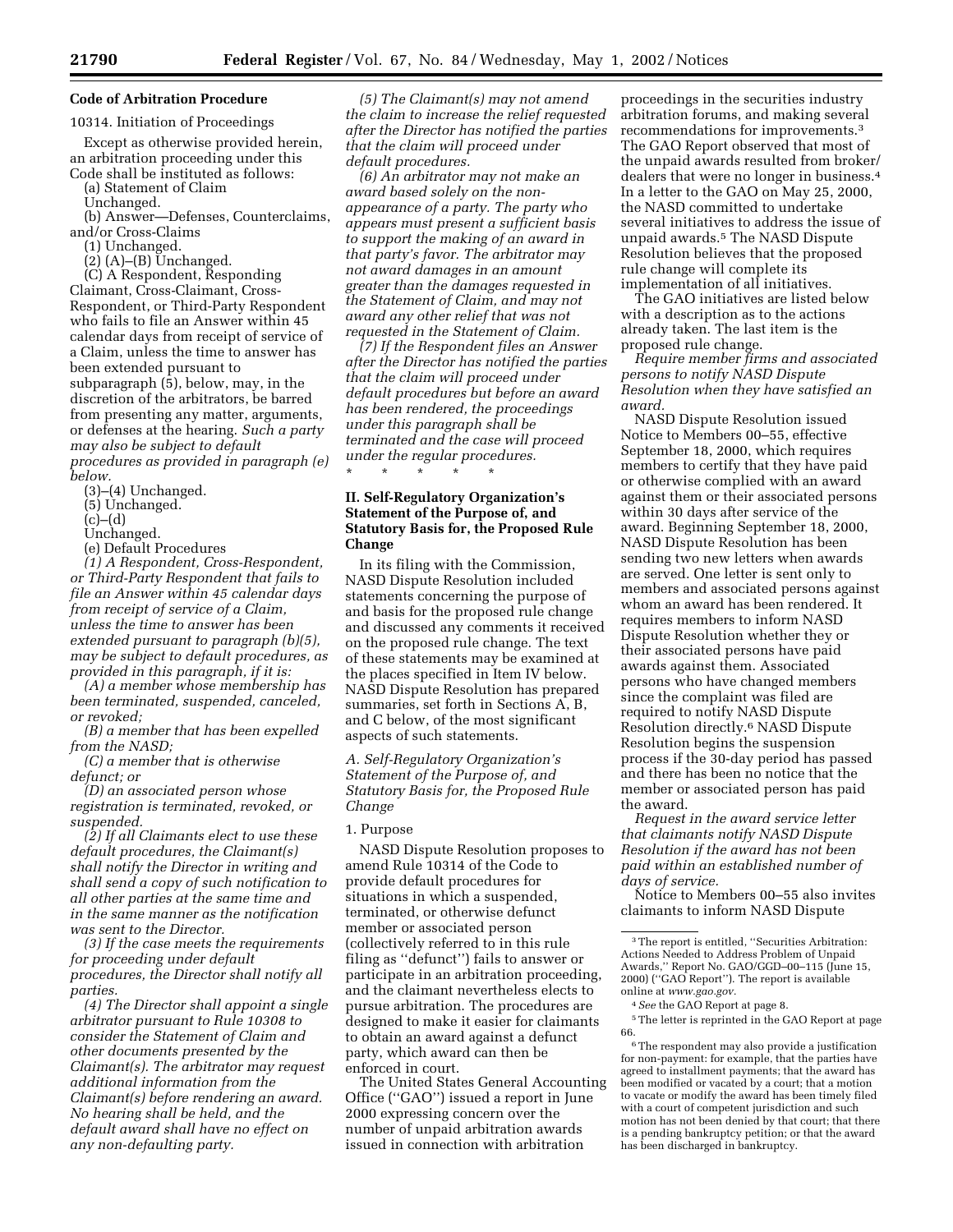Resolution if their awards against members or associated persons have not been paid, so that the non-summary suspension process can begin. The second letter implemented on September 18, 2000 is sent to all parties with service of their award. It restates the requirement to pay awards within 30 days of service, and requests parties who have prevailed against a member or associated person to inform NASD Dispute Resolution if their award has not been paid.

*Propose to the NASD Board and to the Commission a rule amendment that a firm that has been terminated, suspended, or barred from the NASD, or that is otherwise defunct, cannot enforce a predispute arbitration agreement against a customer in the NASD forum.*

The Boards of NASD Dispute Resolution and the NASD approved this proposal at their meetings on December 6 and 7, 2000. The Commission approved the rule change on April 6, 2001.7 Notice to Members 01–29, announcing the Commission's approval, was published on May 10, 2001, and the rule change was effective for all claims served on or after June 11, 2001.

*Advise claimants in writing of the status of a firm or associated person (e.g., terminated, out of business, bankrupt) so they can evaluate whether to continue with arbitration.*

This procedure was implemented on June 11, 2001, in connection with the previous item.

*Propose to the NASD Board and to the Commission a rule amendment to provide streamlined default proceedings where the terminated or defunct member or associated person does not answer or appear, but the claimant affirmatively elects to pursue arbitration.*

This is the present proposed rule change. It would provide an expedited default procedure for certain cases in which a respondent is an associated person whose registration is terminated, revoked, or suspended; a member whose membership has been terminated, suspended, canceled, or revoked; a member that has been expelled from the NASD; or a member that is otherwise defunct. If a defunct respondent fails to answer the claim in a timely manner, the claimant may elect to proceed under optional default procedures as to that respondent. If there are several claimants, all must agree to use default procedures. The default procedures may be used against one or more defunct

respondents while the rest of the initial arbitration proceeds against any remaining respondents.8

If the claimant opts to use default procedures, the case will proceed with a single arbitrator without a hearing. Under the default procedures, the arbitrator will make an award based upon the Statement of Claim and any other material submitted by the claimant. The arbitrator may request additional information from the claimant before rendering an award. In keeping with the streamlined nature of the procedures, neither the claimant nor the single arbitrator will have the option to ask that two additional arbitrators be appointed to decide the case (as is sometimes done in other singlearbitrator cases).

The procedures have several provisions to safeguard the integrity of the process and discourage abuses:

• The claimant may not amend the claim to increase the relief requested after the staff has notified the parties that the claim will proceed under default procedures.

• An arbitrator may not make an award based solely on the nonappearance of a party. The party who appears must present a sufficient basis to support the making of an award in that party's favor.

• The arbitrator may not award damages in an amount greater than the damages requested in the Statement of Claim, and may not award any other relief that was not requested in the Statement of Claim.

The proposed rule provides, however, that the default award will have no effect on the non-defaulting parties. The proposed rule would apply to all types of claimants, whether they are customers, associated persons, or member firm claimants, that are bringing a claim against a suspended or terminated member or associated person. In line with the GAO's recommendations, the proposal is designed to make it easier to obtain an award against any defunct member or associated person.

Finally, if a respondent thought to be defunct belatedly files an answer or otherwise begins to participate after the staff has notified the parties that the claim will proceed under default procedures but before an award has been rendered, the default procedures will be suspended, and the case will proceed under the regular procedures.

## 2 Statutory Basis

NASD Dispute Resolution believes that the proposed rule change is consistent with Section 15A(b)(6) of the Act 9 which requires, among other things, that the Association's rules be designed to prevent fraudulent and manipulative acts and practices, to promote just and equitable principles of trade, and, in general, to protect investors and the public interest. NASD Dispute Resolution believes that the proposed rule change will protect investors and the public interest by making it faster and less expensive for investors and other claimants to obtain awards against defunct members and associated persons, which awards can then be enforced in court and through the NASD suspension process, while containing several provisions to safeguard the integrity of the process and discourage abuses.

## *B. Self-Regulatory Organization's Statement on Burden on Competition*

NASD Dispute Resolution does not believe that the proposed rule change will impose any burden on competition that is not necessary or appropriate in furtherance of the purposes of the Act.

## *C. Self-Regulatory Organization's Statement on Comments on the Proposed Rule Change Received From Members, Participants or Others*

No written comments were solicited or received with respect to the proposed rule change.

## **III. Date of Effectiveness of the Proposed Rule Change and Timing for Commission Action**

Within 35 days of the date of publication of this notice in the **Federal Register** or within such longer period (i) as the Commission may designate up to 90 days of such date if it finds such longer period to be appropriate and publishes its reasons for so finding or (ii) as to which the NASD Dispute Resolution consents, the Commission will:

(A) by order approve such proposed rule change, or

(B) institute proceedings to determine whether the proposed rule change should be disapproved.

## **IV. Solicitation of Comments**

Interested persons are invited to submit written data, views and arguments concerning the foregoing, including whether the proposed rule change is consistent with the Act. Persons making written submissions should file six copies thereof with the

<sup>7</sup>Securities Exchange Act Release No. 44158 (April 6, 2001), 66 FR 19267 (April 13, 2001) (File No. SR–NASD–01–08).

<sup>8</sup> If a case is to be bifurcated and handled under two different procedures, regular and default, each proceeding will be assigned a separate case number to avoid confusion. Proposed NASD Rule 10314(e) provides that the default award will have no effect <sup>1</sup> on any non-defaulting party. 915 U.S.C. 780-3(b)(6).